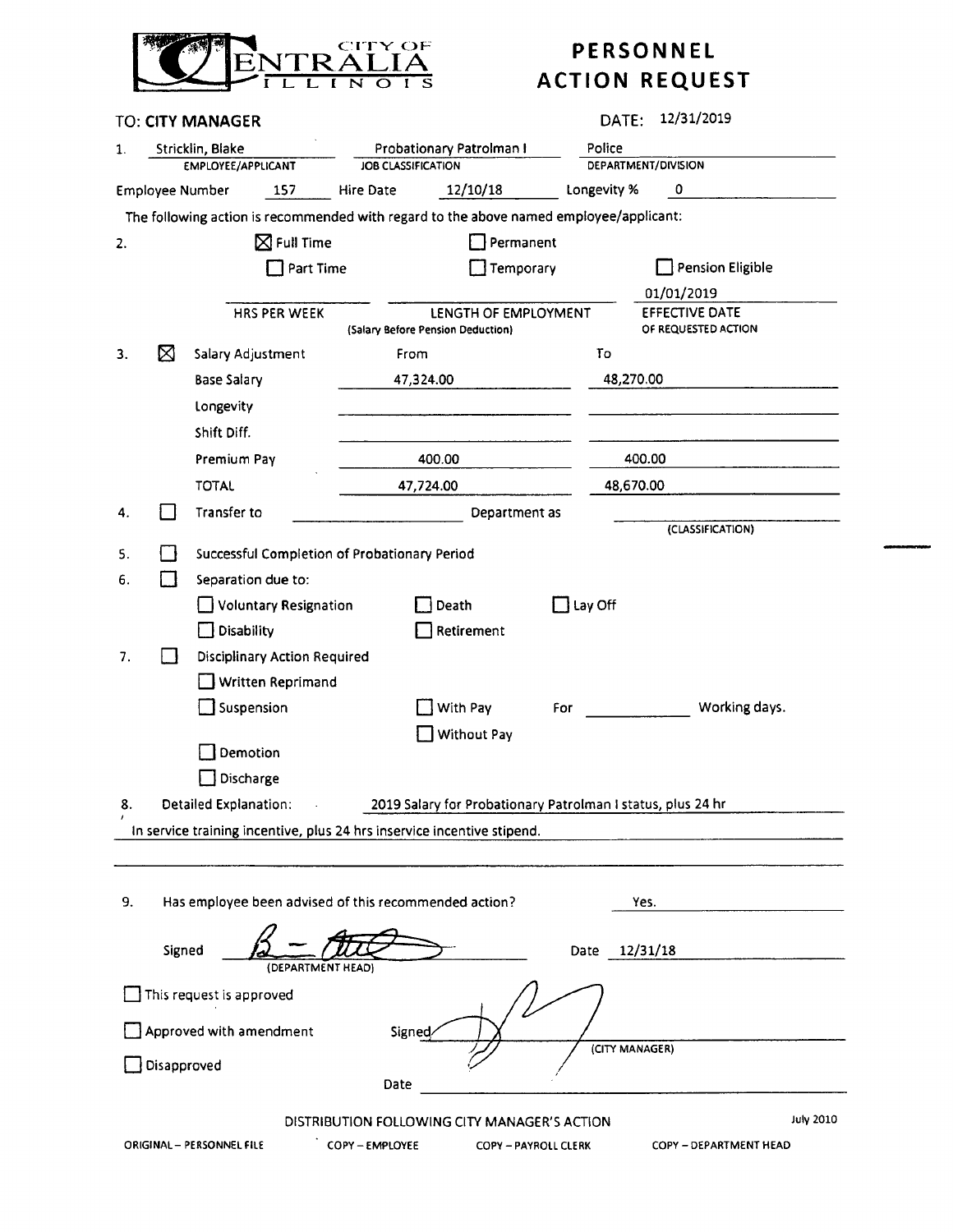

CITY OF Brian Atchison **Chief of Police** 222 S. Poplar Street Centralia, IL 62801 618-533-7921 Fax www.cityofcentralia.org

 $\mu$  ) $\sigma$ 

05-22-2019

Blake Stricklin,

As a result of your resignation as a Probationary Centralia Police Officer you need to immediately surrender any police badges or identification to a member of command of the Centralia Police Department.

Since you are no longer a police officer, all rules pertaining firearms carry and transportation apply to you.

Arrangements need to be made with me to set up a date and time for you to return all issued equipment to a member of the command staff at the Centralia Police Department at an agreed upon time, but no later than 05-24- 19 by 4:00pm.

Since your are no longer employed by the Centralia Police Department you are no longer allowed to be in the controlled access areas of the Centralia Police and Fire Departments located at 222 S. Poplar St, Centralia, IL, which include all area except the public police department lobby.

Brian Atchison Chief of Police

Received and Acknowledged by:

40

Blake Stricklin

Linking Opportunities for Commerce & Community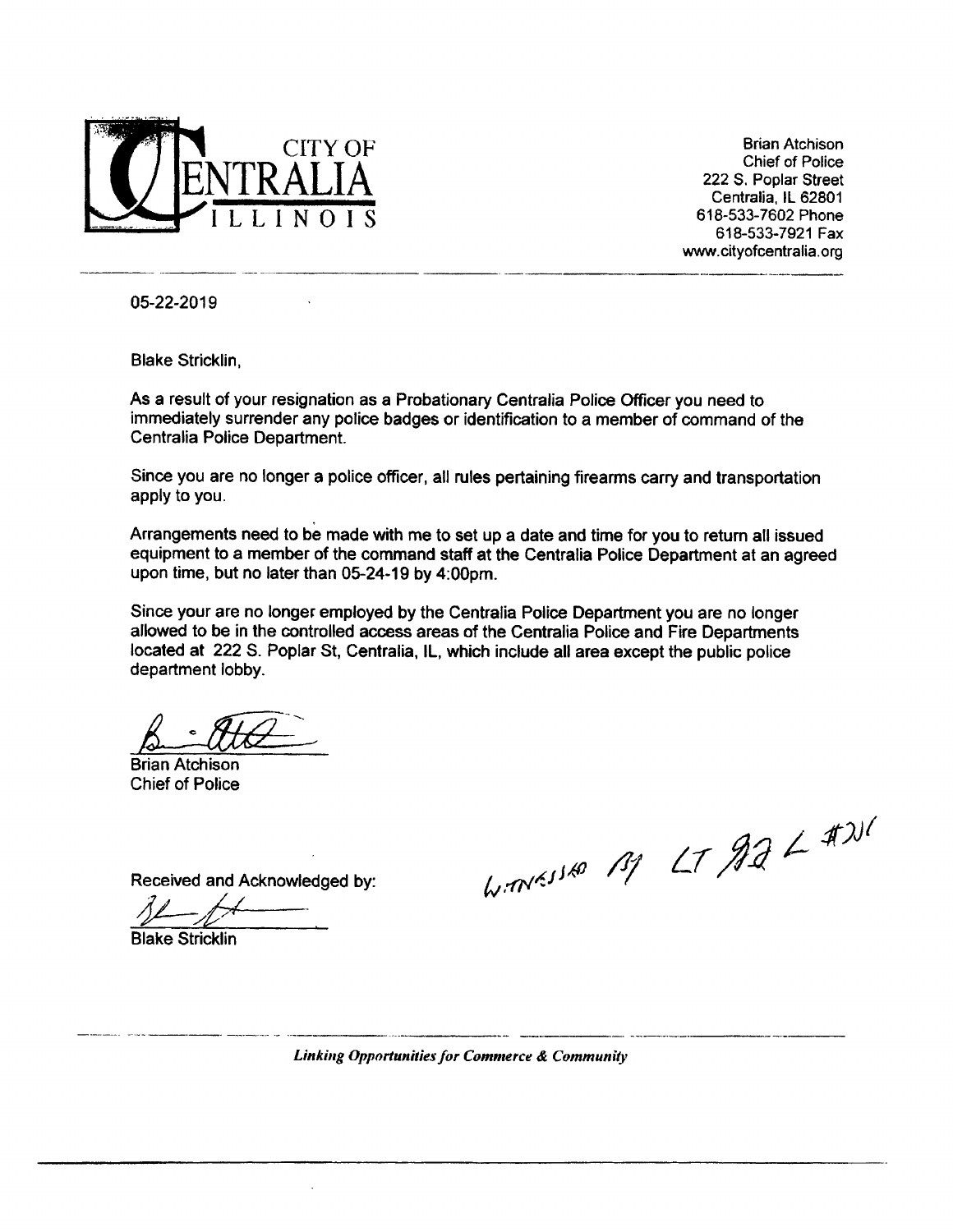

CITY OF Brian Atchison<br>
The Brian Atchison<br>
Chief of Police 222 S. Poplar Street Centralia, IL 62801 618-533-7602 Phone 618-533-7921 Fax www.cityofcentralia. org

05-22-19

Dan Ramey City Manager 101 S. Locust St Centralia, IL 62801

Re: Internal Investigation—Blake Stricklin

CM Ramey;

Upon review of the Internal Investigation conducted by Lt. Dodson following <sup>a</sup> sexual harassment complaint against Probationary Officer Blake Stricklin, I conclude that Stricklin acted inappropriately toward a fellow female employee. During the investigation it was discovered that Stricklin made inappropriate sexual comments to two other female employees, which is cause for additional concern.

Stricklin is a Probationary Police Officer who was hired on December  $10<sup>th</sup>$ , 2018. Based upon the complaint and findings of this investigation, I respectfully request that Probationary Officer Blake Stricklin be relieved of his duties as Probationary Police Officer and be discharged from the Centralia Police Department.

Brian Atchison Chief of Police

Linking Opportunities for Commerce& Community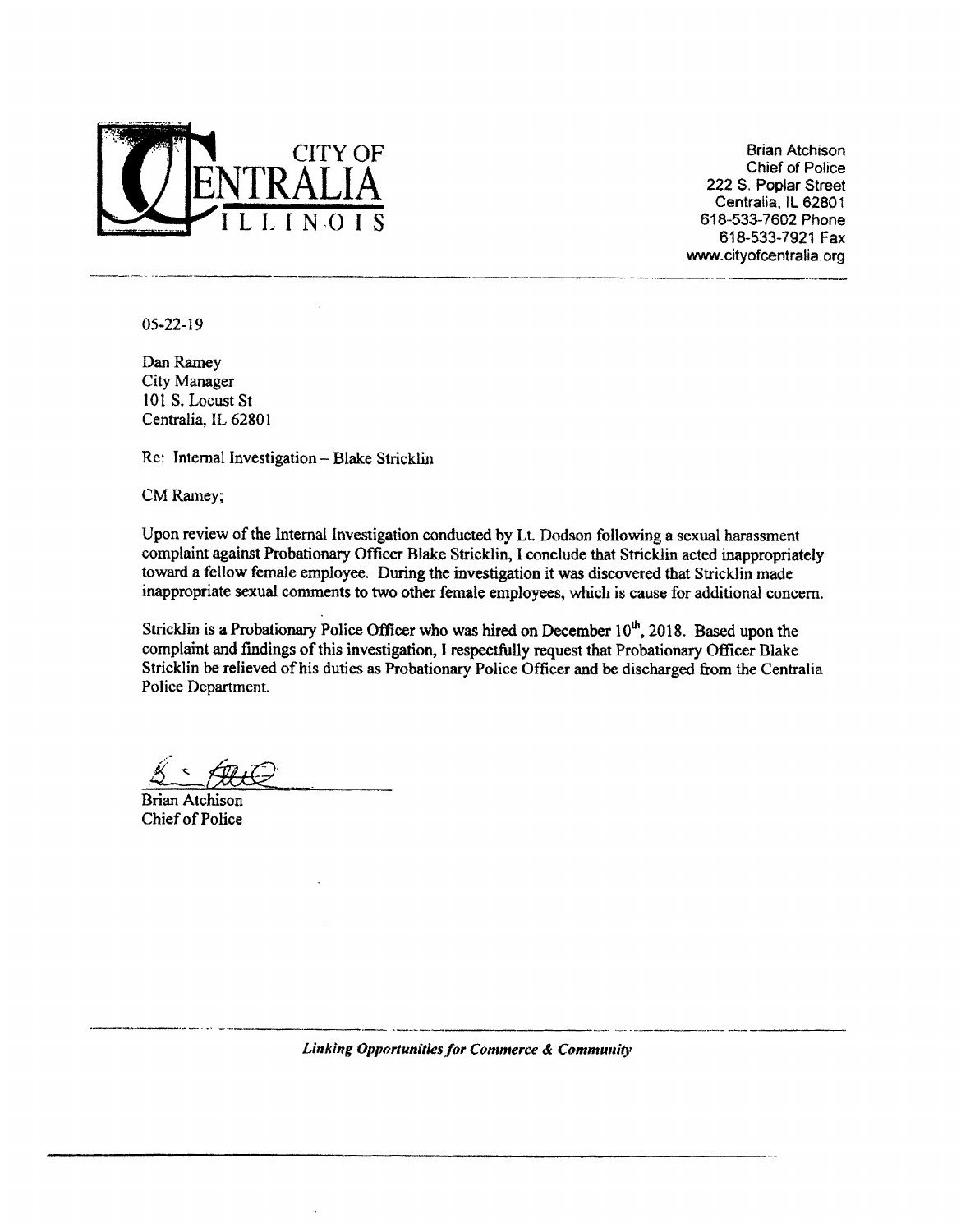Dear Chief Brian Atchison,

I, Blake Stricklin, do hereby resign from the position of Centralia Police Department Patrolman as of 7:55 p.m. on Wednesday May 22<sup>Nd</sup>, 2019.

Sincerely,

**Blake Stricklin** 

 $Mf$ 

Received 7:57pm 5-22.19<br>
Bi-COO 5-22-19<br>
(17904-#7)6 5-22-19<br>
Witness

 $\mathcal{L}^{\text{max}}_{\text{max}}$  and  $\mathcal{L}^{\text{max}}_{\text{max}}$ 

 $\sim 100$  km s  $^{-1}$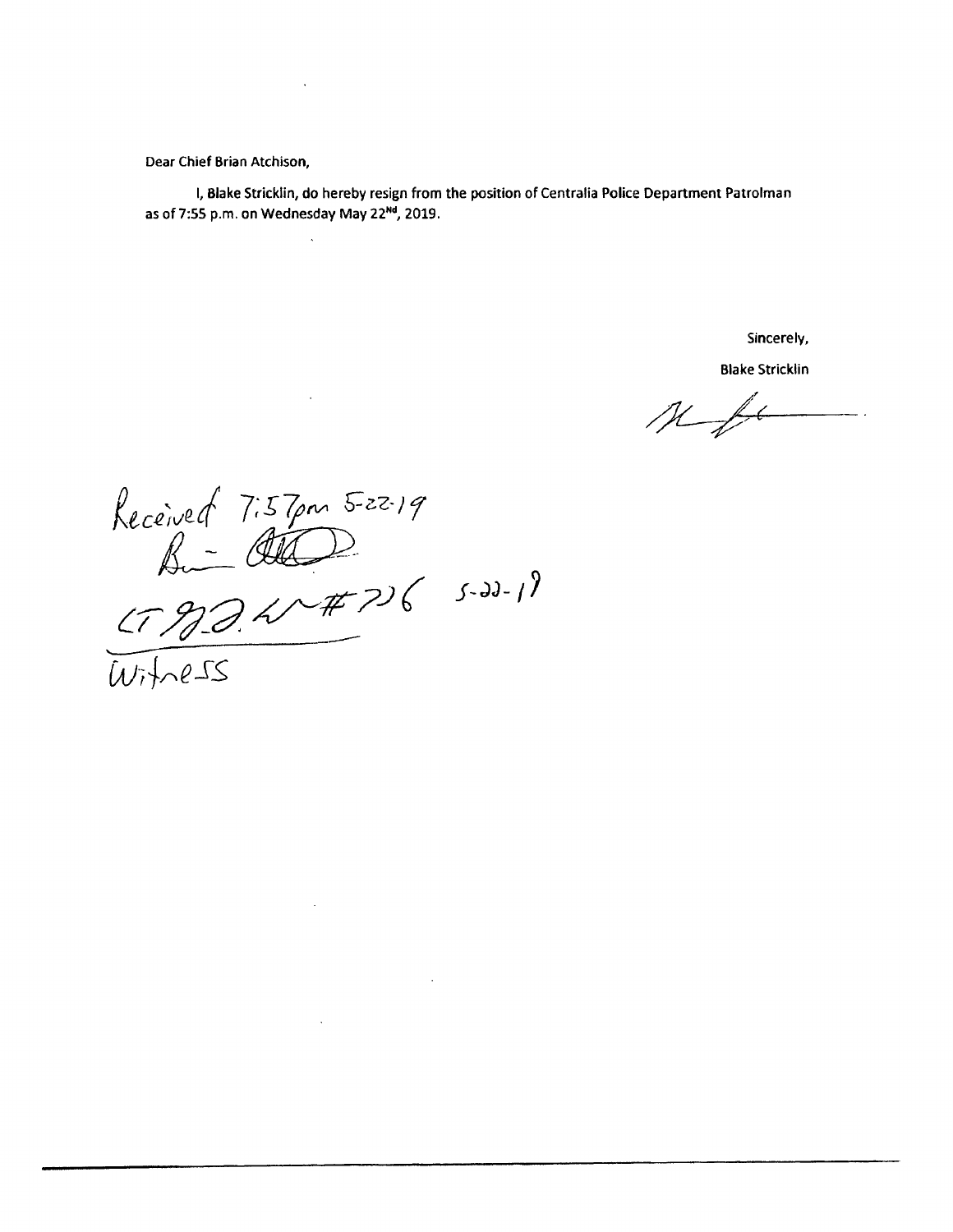

## PERSONNEL

|                         |                                        | <b>TO: CITY MANAGER</b>                                                                |                   | 5/22/19<br>DATE:                                          |                          |                                                                                                                                                |                     |                                                                  |           |  |  |  |  |  |  |  |  |
|-------------------------|----------------------------------------|----------------------------------------------------------------------------------------|-------------------|-----------------------------------------------------------|--------------------------|------------------------------------------------------------------------------------------------------------------------------------------------|---------------------|------------------------------------------------------------------|-----------|--|--|--|--|--|--|--|--|
| 1.                      | Stricklin, Blake<br>EMPLOYEE/APPLICANT |                                                                                        |                   |                                                           | Probationary Patrolman I |                                                                                                                                                | Police              |                                                                  |           |  |  |  |  |  |  |  |  |
|                         |                                        |                                                                                        |                   | <b>JOB CLASSIFICATION</b>                                 |                          |                                                                                                                                                | DEPARTMENT/DIVISION |                                                                  |           |  |  |  |  |  |  |  |  |
|                         | <b>Employee Number</b>                 | 157                                                                                    |                   | Hire Date                                                 | 12/10/18                 |                                                                                                                                                | Longevity %         | $\circ$                                                          |           |  |  |  |  |  |  |  |  |
|                         |                                        | The following action is recommended with regard to the above named employee/applicant: |                   |                                                           |                          |                                                                                                                                                |                     |                                                                  |           |  |  |  |  |  |  |  |  |
| 2.                      |                                        | $\boxtimes$ Full Time                                                                  |                   |                                                           | Permanent                |                                                                                                                                                |                     |                                                                  |           |  |  |  |  |  |  |  |  |
|                         | Part Time                              |                                                                                        |                   | Temporary                                                 |                          |                                                                                                                                                | Pension Eligible    |                                                                  |           |  |  |  |  |  |  |  |  |
|                         |                                        |                                                                                        |                   |                                                           |                          |                                                                                                                                                |                     | 5/22/19                                                          |           |  |  |  |  |  |  |  |  |
|                         |                                        | HRS PER WEEK                                                                           |                   | LENGTH OF EMPLOYMENT<br>(Salary Before Pension Deduction) |                          |                                                                                                                                                |                     | <b>EFFECTIVE DATE</b><br>OF REQUESTED ACTION                     |           |  |  |  |  |  |  |  |  |
| 3.                      | ⊠                                      | Salary Adjustment                                                                      |                   | From                                                      |                          |                                                                                                                                                | To                  |                                                                  |           |  |  |  |  |  |  |  |  |
|                         |                                        | <b>Base Salary</b>                                                                     |                   | 48,270.00                                                 |                          |                                                                                                                                                | 0                   |                                                                  |           |  |  |  |  |  |  |  |  |
|                         |                                        |                                                                                        |                   |                                                           |                          |                                                                                                                                                |                     |                                                                  |           |  |  |  |  |  |  |  |  |
|                         |                                        | Longevity                                                                              |                   |                                                           |                          |                                                                                                                                                |                     |                                                                  |           |  |  |  |  |  |  |  |  |
|                         |                                        | Shift Diff.                                                                            |                   |                                                           |                          |                                                                                                                                                |                     |                                                                  |           |  |  |  |  |  |  |  |  |
|                         |                                        | Premium Pay                                                                            |                   | 400.00                                                    |                          |                                                                                                                                                | 0                   |                                                                  |           |  |  |  |  |  |  |  |  |
|                         |                                        | <b>TOTAL</b>                                                                           |                   | 48,670.00                                                 |                          |                                                                                                                                                | 0                   |                                                                  |           |  |  |  |  |  |  |  |  |
| 4.                      |                                        | Transfer to                                                                            |                   |                                                           | Department as            |                                                                                                                                                |                     | (CLASSIFICATION)                                                 |           |  |  |  |  |  |  |  |  |
| 5.                      |                                        | Successful Completion of Probationary Period                                           |                   |                                                           |                          |                                                                                                                                                |                     |                                                                  |           |  |  |  |  |  |  |  |  |
|                         | ⊠                                      |                                                                                        |                   |                                                           |                          |                                                                                                                                                |                     |                                                                  |           |  |  |  |  |  |  |  |  |
| 6.                      |                                        | Separation due to:<br>$\Box$ Lay Off<br>$\boxtimes$ Voluntary Resignation              |                   |                                                           |                          |                                                                                                                                                |                     |                                                                  |           |  |  |  |  |  |  |  |  |
|                         |                                        |                                                                                        |                   |                                                           | Death                    |                                                                                                                                                |                     |                                                                  |           |  |  |  |  |  |  |  |  |
|                         |                                        | <b>Disability</b>                                                                      |                   |                                                           | Retirement               |                                                                                                                                                |                     |                                                                  |           |  |  |  |  |  |  |  |  |
| 7.                      |                                        | <b>Disciplinary Action Required</b>                                                    |                   |                                                           |                          |                                                                                                                                                |                     |                                                                  |           |  |  |  |  |  |  |  |  |
|                         |                                        | Written Reprimand                                                                      |                   |                                                           |                          |                                                                                                                                                |                     |                                                                  |           |  |  |  |  |  |  |  |  |
|                         |                                        | Suspension                                                                             |                   |                                                           | With Pay                 | For                                                                                                                                            |                     | Working days.                                                    |           |  |  |  |  |  |  |  |  |
|                         |                                        |                                                                                        |                   |                                                           | Without Pay              |                                                                                                                                                |                     |                                                                  |           |  |  |  |  |  |  |  |  |
|                         |                                        | Demotion                                                                               |                   |                                                           |                          |                                                                                                                                                |                     |                                                                  |           |  |  |  |  |  |  |  |  |
|                         |                                        | Discharge                                                                              |                   |                                                           |                          |                                                                                                                                                |                     |                                                                  |           |  |  |  |  |  |  |  |  |
| 8.                      |                                        | Detailed Explanation:                                                                  |                   |                                                           |                          |                                                                                                                                                |                     | 2019 Voluntary Resignation, Employee paid for 1 day into payroll |           |  |  |  |  |  |  |  |  |
|                         |                                        | And Comp Time Earned - No WE Construct Sick time paid due to Probationary Status       |                   |                                                           |                          |                                                                                                                                                |                     |                                                                  |           |  |  |  |  |  |  |  |  |
|                         |                                        |                                                                                        |                   | P4                                                        | Him for VACATION EARVED  |                                                                                                                                                |                     |                                                                  |           |  |  |  |  |  |  |  |  |
|                         |                                        | Has employee been advised of this recommended action?                                  |                   |                                                           |                          |                                                                                                                                                | Yes.                |                                                                  |           |  |  |  |  |  |  |  |  |
| 9.                      |                                        |                                                                                        |                   |                                                           |                          |                                                                                                                                                |                     |                                                                  |           |  |  |  |  |  |  |  |  |
|                         | Signed                                 |                                                                                        | (DEPARTMENT HEAD) |                                                           |                          | Date                                                                                                                                           | 5/22/19             |                                                                  |           |  |  |  |  |  |  |  |  |
|                         |                                        | This request is approved                                                               |                   |                                                           |                          |                                                                                                                                                |                     |                                                                  |           |  |  |  |  |  |  |  |  |
|                         |                                        |                                                                                        |                   |                                                           |                          |                                                                                                                                                |                     |                                                                  |           |  |  |  |  |  |  |  |  |
| Approved with amendment |                                        |                                                                                        |                   | Signed<br>(CITY MANAGER)                                  |                          |                                                                                                                                                |                     |                                                                  |           |  |  |  |  |  |  |  |  |
| Disapproved             |                                        |                                                                                        |                   |                                                           |                          |                                                                                                                                                |                     |                                                                  |           |  |  |  |  |  |  |  |  |
|                         |                                        |                                                                                        |                   | Date                                                      |                          |                                                                                                                                                |                     |                                                                  |           |  |  |  |  |  |  |  |  |
|                         |                                        |                                                                                        |                   |                                                           |                          |                                                                                                                                                |                     |                                                                  | July 2010 |  |  |  |  |  |  |  |  |
|                         |                                        |                                                                                        |                   |                                                           |                          | DISTRIBUTION FOLLOWING CITY MANAGER'S ACTION<br>COPY - DEPARTMENT HEAD<br>COPY - PAYROLL CLERK<br>COPY - EMPLOYEE<br>ORIGINAL - PERSONNEL FILE |                     |                                                                  |           |  |  |  |  |  |  |  |  |